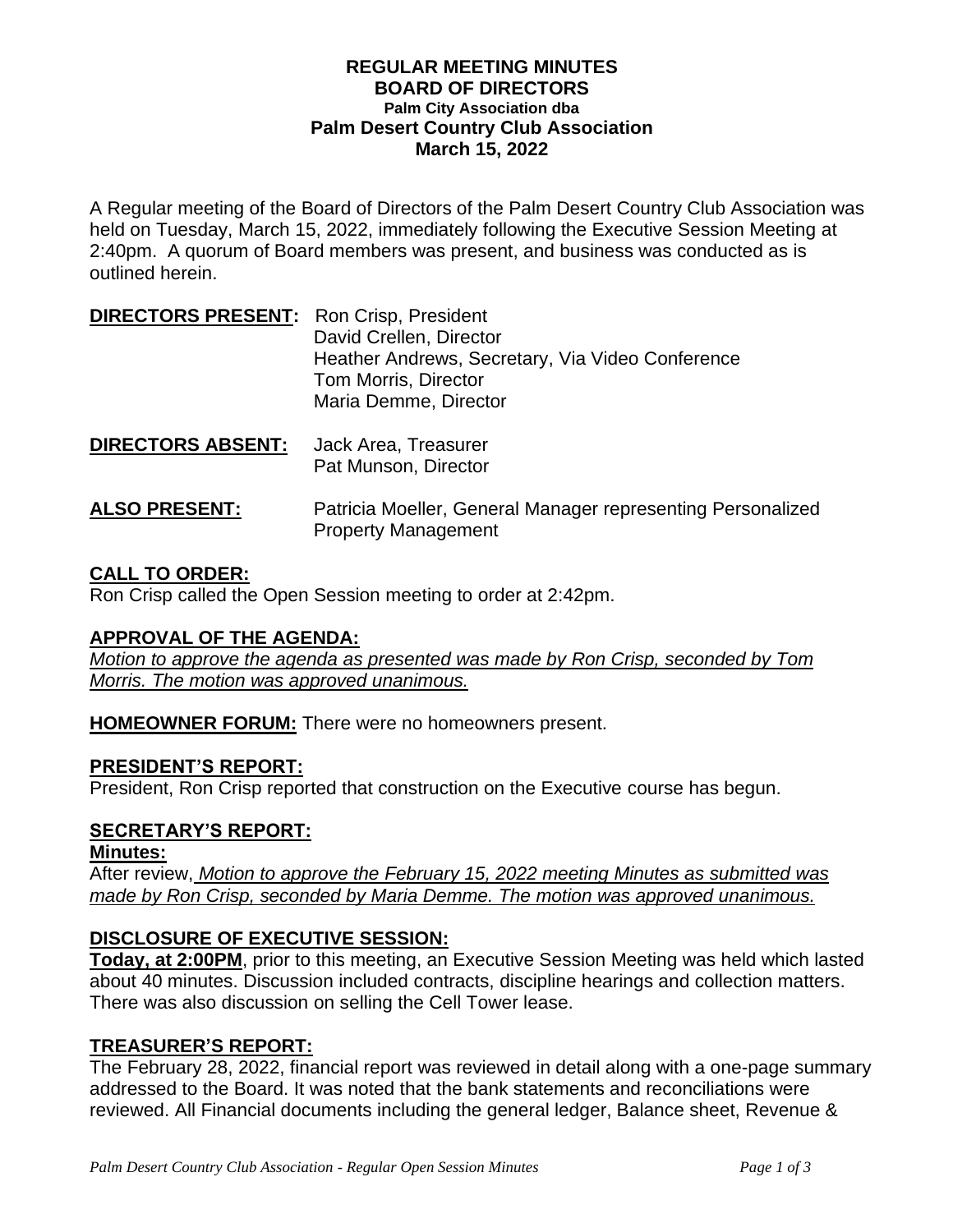Expense statement, check registers, bank statements & reconciliations, and delinquency reports were provided to the board for their review as per Civil Code.

It was noted that there is an operating CDAR account in the amount of \$60,532.91 that matures every four (4) weeks. The Board has opted to allow the CDAR to continue to roll over into another four (4) week term.

After review, *Motion to accept the February 28, 2022, financial report, and bank reconciliations as prepared was made by Ron Crisp, seconded MarDemme. The motion was approved unanimous.* 

# **COLLECTION REPORT:**

The Board reviewed the collection report. Management was instructed to proceed with collection efforts by sending late notices to those owners that have not paid the annual assessment.

# **COMMITTEE REPORTS:**

Neighborhood Watch Discussion There was no report given.

Social Committee, Chair, Heather Andrews

There was no report from the committee.

### Communications Committee- Bill Gurzi

The Communications Committee reported that the RFP (request for proposal) have been sent to various companies. The estimated date of return on the RFP's is March 21, 2022.

# **CURRENT BUSINESS:**

Fire Pit This item is on hold until after the landscape has been completed.

# Electrical Panel/Sub Panel Proposals

Management is waiting on the proposals.

# Proposal to Locate 4" Electrical Conduit

The Board reviewed a proposal from Hybird Power Electric to locate a 4" conduit pipe to verify pipe is extended to the power pole in the amount of \$1,800. After review, *Motion to approve the proposal from Hybird Electric in the amount of \$1,800 was made by David Crellen, seconded by Ron Crisp. The motion to approve was unanimous.*

# **NEW BUSINESS:**

# Election Timeline

The Board reviewed the election timeline that was provided by management. The annual meeting has been scheduled for September 23, 2022.

# **Management Reports:**

The Management reports for the period ending February 28, 2022, which consisted of the Violation Report and the Architectural Request Report, and the Closed Escrow report were reviewed.